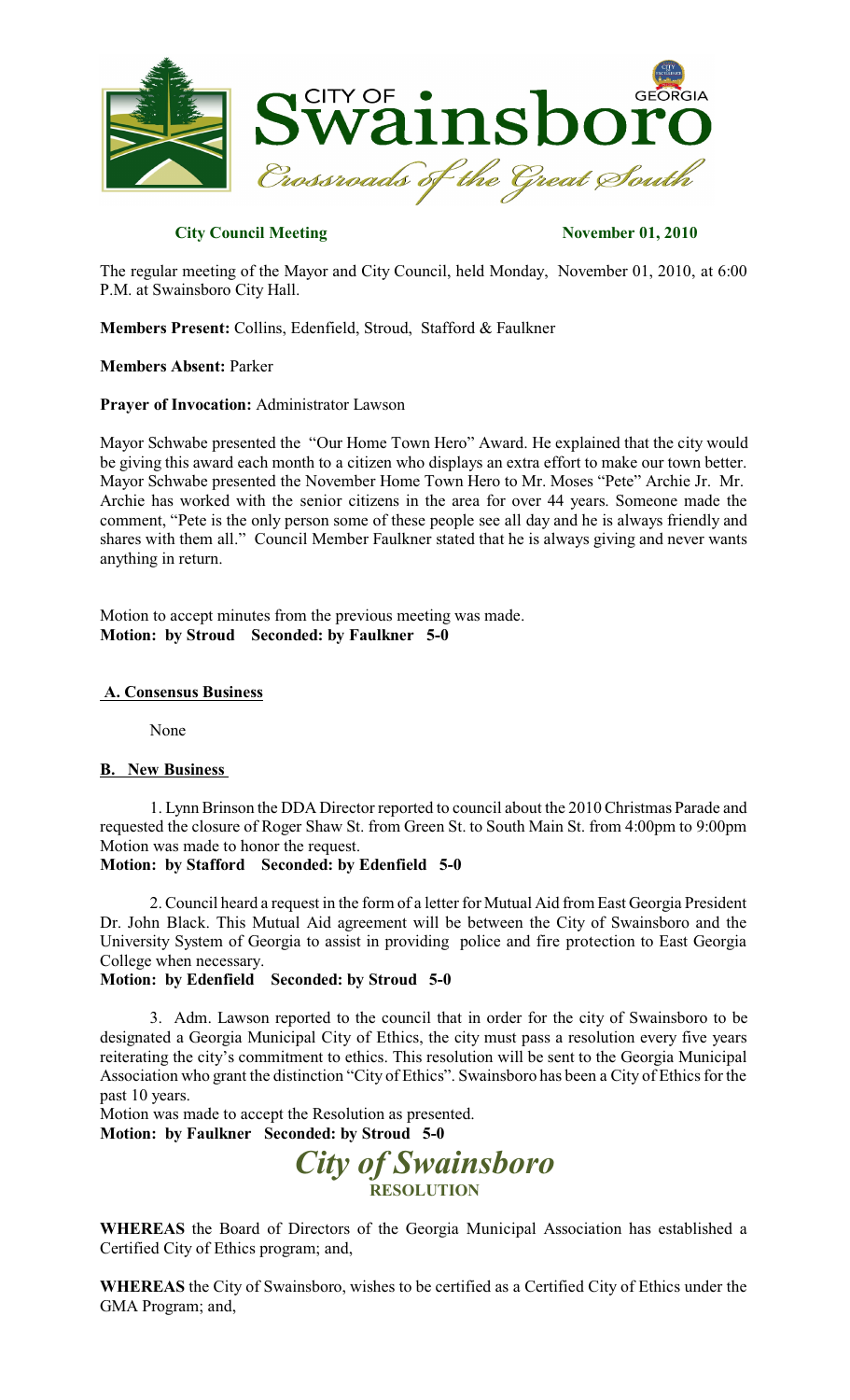**WHEREAS** part of the certification process requires the Mayor and Council to subscribe to the ethics principles approved by the GMA Board;

**NOW THEREFORE BE IT RESOLVED** by the governing authority of the City of Swainsboro, Georgia, that as a group and as individuals, the governing authority subscribes to the following ethics principles and pledges to conduct its affairs accordingly:

- \* Serve Others, Not Ourselves
- \* Use Resources With Efficiency and Economy
- \* Treat All People Fairly
- \* Use The Power Of Our Position For The Well Being Of Our Constituents
- \* Create An Environment Of Honesty, Openness And Integrity

**RESOLVED** this  $1<sup>st</sup>$  day of November, 2010.

| Mayor         |               |  |
|---------------|---------------|--|
|               |               |  |
|               |               |  |
| Councilmember | Councilmember |  |
|               |               |  |
|               |               |  |
| Councilmember | Councilmember |  |
|               |               |  |
|               |               |  |
| Councilmember | Councilmember |  |

# **C. Old Business**

1. Council heard an ordinance change request presented by waste water treatment operator Opie Hall to correct a typo in the pretreatment ordinance. This is the second reading of this ordinance change.

2. Council heard an ordinance change request presented byPolice Chief Ellison dealingwith the hours of operation for consumption on the premises licence holders. This is the second reading of this ordinance change.

#### **D. Committee Reports**

**Police**: Councilperson Stafford presented the Police Report.

Police Chief Ellison reported that Officer Hall is recovering nicely.

Police Chief Ellison reported on August 29, 2010 he and other officers were working a shooting at Janice's Place on Williams St. when they observed many containers of alcoholic beverages. After a complete investigation it was found that this establishment was selling alcohol illegally. He stated that the owner of the business had been found guilty in criminal court and he was bringing the state of the license to the council to make a decision on the future of the business license. Council discussed the license and then set a fine of \$500.00 and revocation of the license for the remainder on the license period. This fine must be paid before the license can be reinstated. **Motion: by Stroud Seconded: by Faulkner 5-0**

Mayor Schwabe asked Police Chief Ellison to look into the fine schedule for the city to see if it needed upgrading.

**Executive:** No Report

**Public Works:** Councilperson Collins reported everything routine.

**Recycle:** Councilperson Collins had no report.

**Fire :** Mayor Pro-Tem Parker was not present.

Mayor Schwabe acknowledged Spenser Wood for his recognition by the Environmental Protection Division for a job well done on the fuel spill in Twin City.

Councilperson Edenfield asked if anyone has heard of a project called Code Red. An early detection system to warn of tornados and inclement weather.